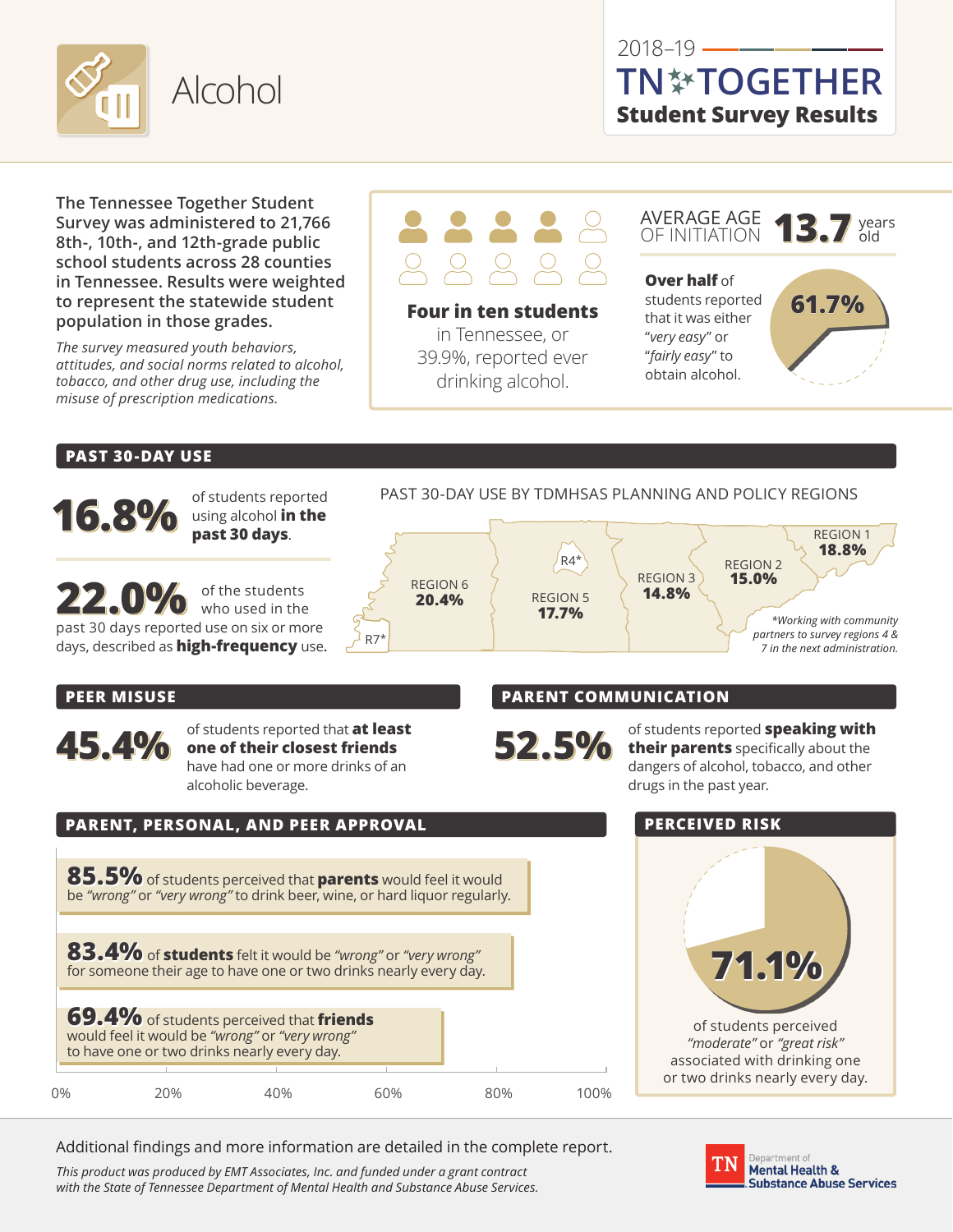

**The Tennessee Together Student Survey was administered to 21,766 8th-, 10th-, and 12th-grade public school students across 28 counties in Tennessee. Results were weighted to represent the statewide student population in those grades.** 

*The survey measured youth behaviors, attitudes, and social norms related to alcohol, tobacco, and other drug use, including the misuse of prescription medications.*



#### **One in five students**

in Tennessee, or 20.2%, reported ever using marijuana.



**Over half** of students reported that it was either "*very easy*" or "*fairly easy*" to obtain marijuana.



#### **PAST 30-DAY USE**



using marijuana **in the past 30 days**.

**47.3%** of the students who used in the past 30 days reported use on six or more days, described as **high-frequency** use**.**

PAST 30-DAY USE BY TDMHSAS PLANNING AND POLICY REGIONS



#### **PEER MISUSE**

**33.1%** of students reported that **at least** one of their closest friends had used marijuana in the past year.

#### **PARENT COMMUNICATION**



**52.5%** of students reported **speaking with**<br> **their parents** specifically about the<br>
denoming of algorithm in the specifical tensors and other dangers of alcohol, tobacco, and other drugs in the past year.

# **PARENT, PERSONAL, AND PEER APPROVAL 89.9%**of students perceived that **parents** would feel it would be *"wrong"* or *"very wrong"* to smoke marijuana. **75.4%** of **students** felt it would be *"wrong"* or

**66.3%** would feel it **w** *wrong"* to smo *"very wrong"* for someone their age to smoke marijuana.

| of students perceived that <b>friends</b><br>ould be "wrong" or "very<br>ke marijuana. |  |
|----------------------------------------------------------------------------------------|--|
|                                                                                        |  |

**48.9%** of students perceived *"moderate"*

or *"great risk"* associated with trying marijuana once or twice.

Additional findings and more information are detailed in the complete report.

0% 20% 40% 60% 80% 100%

*This product was produced by EMT Associates, Inc. and funded under a grant contract with the State of Tennessee Department of Mental Health and Substance Abuse Services.*



#### **PERCEIVED RISK**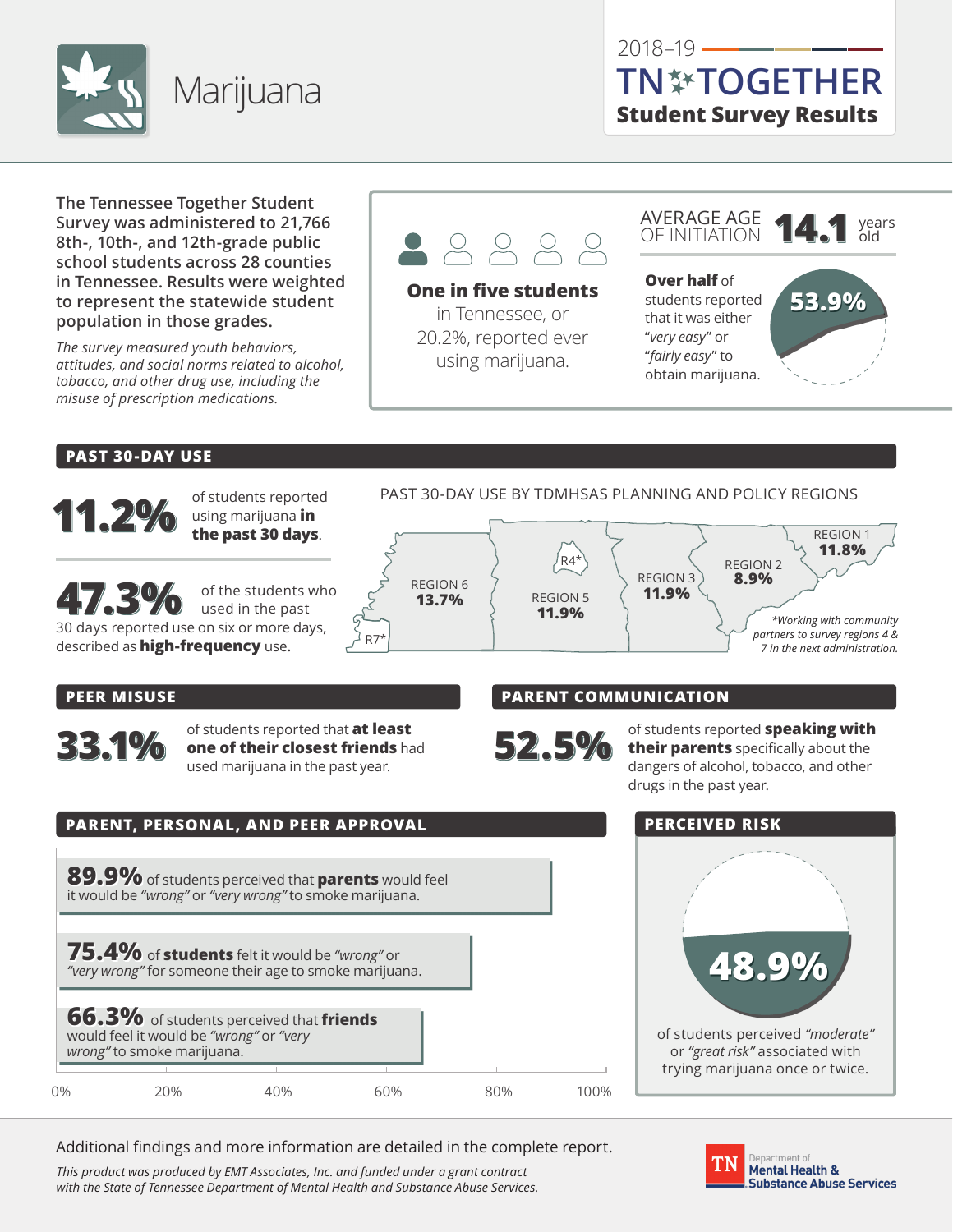

## 2018–19 **Student Survey Results TN TOGETHER**

**The Tennessee Together Student Survey was administered to 21,766 8th-, 10th-, and 12th-grade public school students across 28 counties in Tennessee. Results were weighted to represent the statewide student population in those grades.** 

*The survey measured youth behaviors, attitudes, and social norms related to alcohol, tobacco, and other drug use, including the misuse of prescription medications.*

# $38888$

**One in ten students** in Tennessee, or 8.9%, reported ever misusing prescription drugs.

AVERAGE AGE **13.5** years  $\overline{5}$  years **Almost half** of students reported that it was either "*very easy*" or "*fairly easy*" to **48%**

obtain drugs not prescribed to them.

#### **PAST 30-DAY USE**



using prescription drugs **in the past 30 days**.

21.6% of the students who used in the past 30 days reported use on six or more days, described as **high-frequency** use**.**

PAST 30-DAY USE BY TDMHSAS PLANNING AND POLICY REGIONS



#### **PEER MISUSE**

**11.8%** of students reported that **at least one of their closest friends** had used prescription drugs not prescribed to them.

#### **PARENT COMMUNICATION**

**36.0%** of students reported **speaking with their parents** specifically about the dangers of nonmedical use of prescription medications in the past year.

# **PARENT, PERSONAL, AND PEER APPROVAL 96.2%** of students perceived that **parents** would feel it

would be *"wrong"* or *"very wrong"* to misuse prescription drugs.

**92.3%**of **students** felt it would be *"wrong"* or *"very wrong"* to misuse prescription drugs.

|    | 85.4% of students perceived that friends would feel it<br>would be "wrong" or "very wrong" to misuse prescription drugs. |     |     |     |      |
|----|--------------------------------------------------------------------------------------------------------------------------|-----|-----|-----|------|
|    |                                                                                                                          |     |     |     |      |
| 0% | 20%                                                                                                                      | 4በ% | 60% | 80% | 1በበ% |

Additional findings and more information are detailed in the complete report.

*This product was produced by EMT Associates, Inc. and funded under a grant contract with the State of Tennessee Department of Mental Health and Substance Abuse Services.*